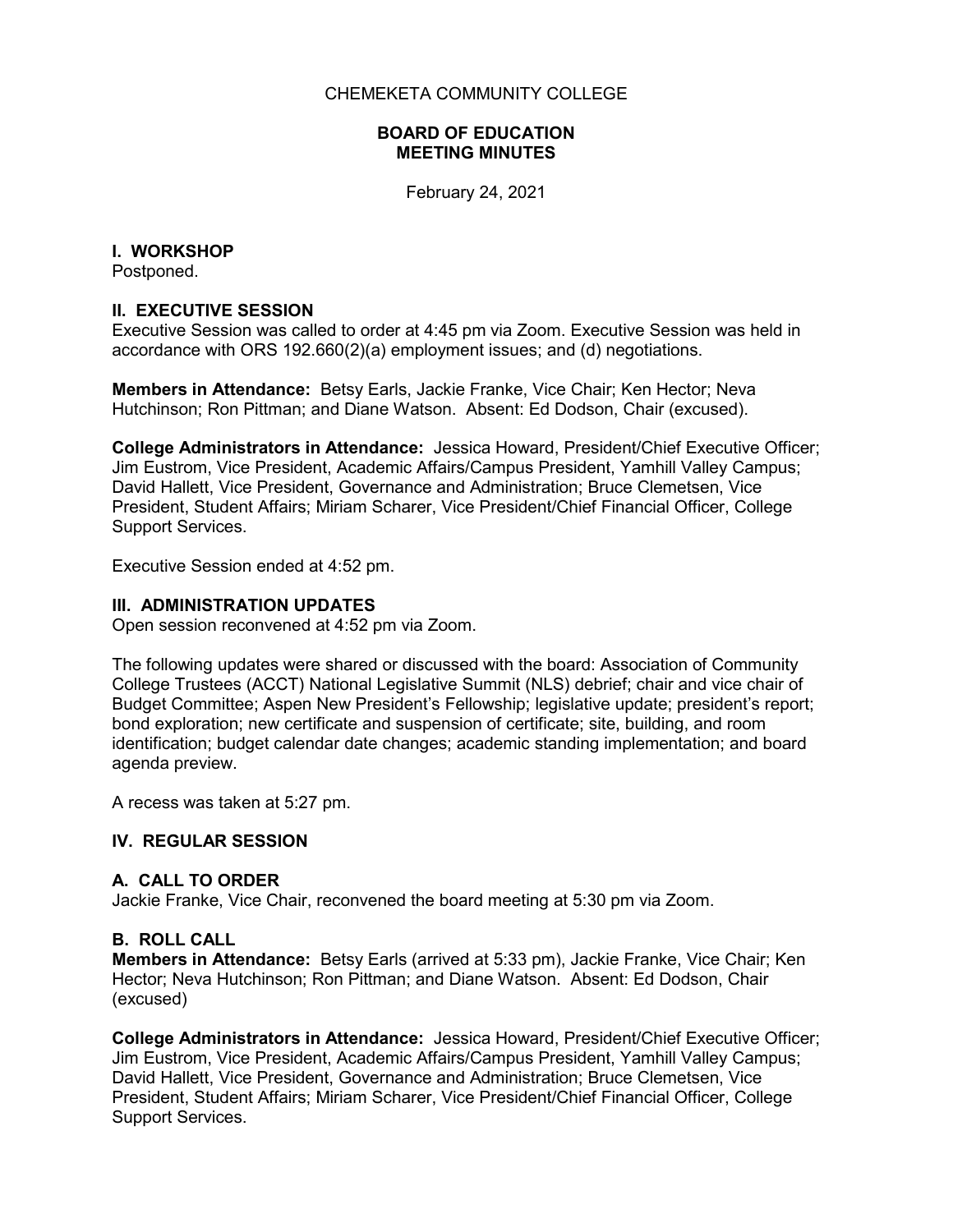**Board Representatives in Attendance**: Antonio Martinez, Associated Students of Chemeketa (ASC); Terry Rohse, Chemeketa Classified Association; Steve Wolfe, Chemeketa Faculty Association; and Marshall Roache, Chemeketa Exempt Association.

# **C. COMMENTS FROM THE PUBLIC**

None

### **D. SEPARATE ACTION Approval of Retirement Resolution No. 20-21-11, Sandra Aguinaga**

Diane Watson read the retirement resolution for Sandra Aguinaga for her 18 years, six months of service. Sandra shared a few words, and board members thanked Sandra for her service.

### **E. APPROVAL OF MINUTES**

Ken Hector moved and Neva Hutchinson seconded a motion to approve the minutes of the board meeting on January 21, 2021, and budget committee orientation on January 26, 2021.

The motion CARRIED.

### **H. REPORTS**

#### **Reports from the Associations**

Antonio Martinez, Associated Students of Chemeketa, mentioned he would be filling in for Samantha Brennan for the remainder of the term and highlighted several events. Jackie Franke was impressed with the number of events ASC holds, and asked how many students usually attended. Antonio stated he would have a student estimate for the March board meeting.

Steve Wolfe, Chemeketa Faculty Association, said the report stands as written and highlighted several examples of innovative instruction by faculty members.

Terry Rohse, Chemeketa Classified Association, said the report stands as written. Terry thanked Facilities, Public Safety, and Payroll department staff for all of the work they performed after the ice storm.

Marshall Roache, Chemeketa Exempt Association, said the report stands as written. Marshall thanked Antonio Martinez for stepping up into a leadership role.

#### **Reports from the College Board of Education**

Diane Watson attended the Budget Committee orientation, Mid-Valley Business and Industries Alliance Kick-Off, Association of Community College Trustees (ACCT) Diversity, Equity and Inclusion Committee, Oregon Community College Association (OCCA) Congressional Organization meeting, and Oregon Delegation preparation meeting, virtual ACCT National Legislative Summit (NLS), virtual legislative meetings with Senators Jeff Merkley and Ron Wyden, and Representatives Suzanne Bonamici and Kurt Schrader, and quarterly meeting with Jessica Howard.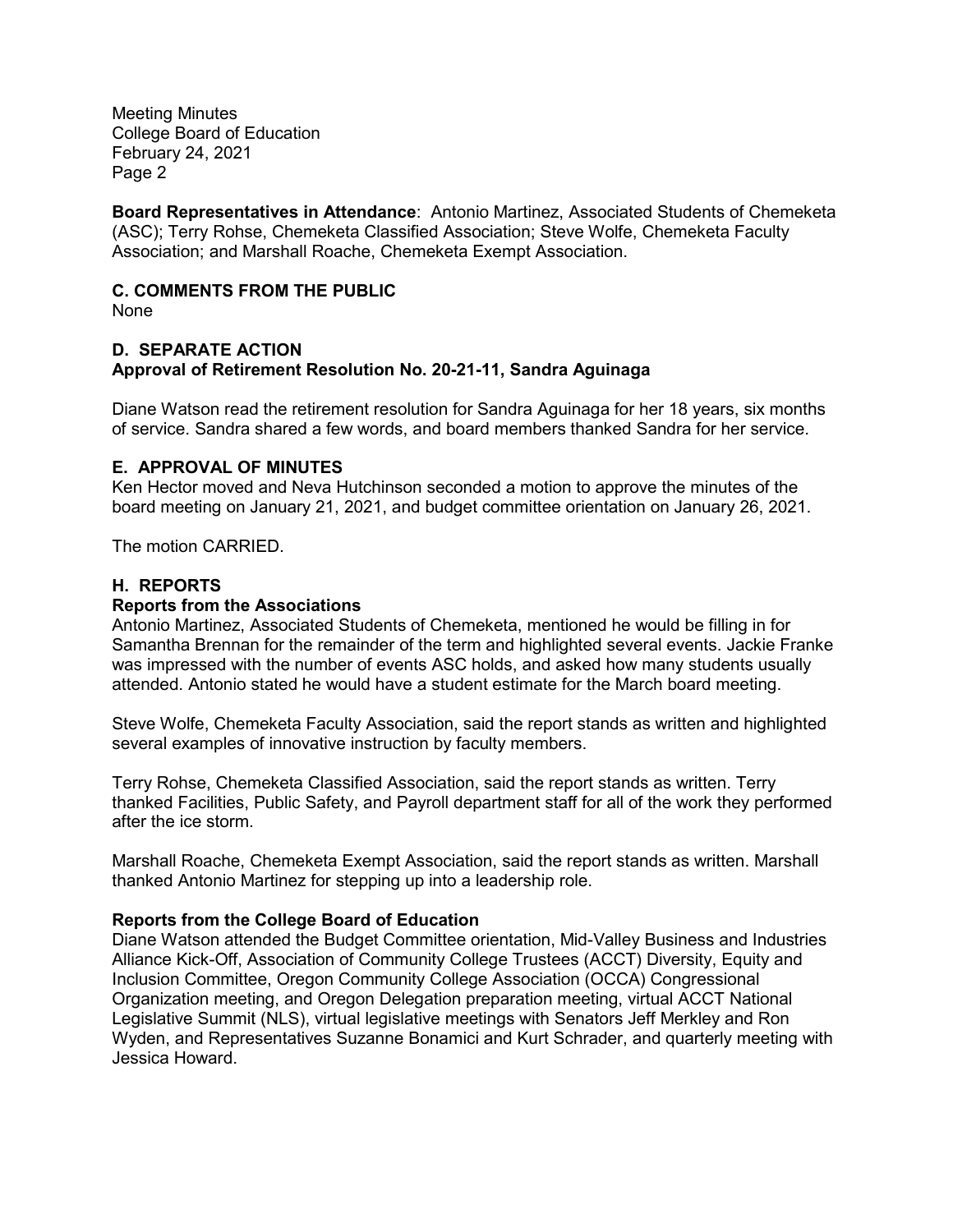Ron Pittman attended the McMinnville and Willamina School District Board meetings, Budget Committee orientation, OCCA Congressional Organization meeting, and Oregon Delegation preparation meeting, virtual ACCT/NLS, and monthly meeting with Paul Davis and Danielle Hoffman for an update on the Yamhill Valley Campus (YVC).

Ken Hector attended two ACCT webinars, Budget Committee orientation, Mid-Valley Business and Industry webinar, Chemeketa Small Business Development Group webinar, virtual ACCT/NLS, OCCA Congressional Organization meeting, and Oregon Delegation preparation meeting, virtual legislative meetings with Senators Jeff Merkley and Ron Wyden, and Representatives Suzanne Bonamici and Kurt Schrader.

Neva Hutchinson attended the Budget Committee orientation, attended the virtual legislative meetings, and quarterly meeting with Jessica.

Jackie Franke attended several previously mentioned meetings and extended an invitation to everyone for the Mid-Willamette Valley Council of Governments Annual Meeting and Awards Ceremony on March 10.

#### **Reports from the Administration**

Jim Eustrom stated there were three items to discuss. Jim thanked Heidi Gilliard, Director, Institutional Research and Reporting, Mary Ellen Scofield, Program Review and Accreditation Specialist, Julie Peters, Dean, Academic and Organizational Effectiveness, and staff for their work on the six-year accreditation report. In addition, Jim thanked CFA, faculty, and staff for putting together a plan to assist students in completing the term and meeting academic objectives due to the week-long campus closure from the ice storm. Also, Jim is working with Bruce Clemetsen, Executive Deans and a consultant to develop a more vital academic plan. The plan will be finished at the end of the term and shared with the board.

Jackie Franke thanked Jim and staff for always looking for ways to support students.

#### **G. INFORMATION**

#### **College Policy #4030, Graduation Requirements**

Jim Eustrom introduced Brett Malley, Chair, Academic Standards Advisory Council (ASAC), and Heather Misener, Graduation Services Coordinator. Brett noted the policy was approved by ASAC on January 15, 2021, and the policy template from OCCA was utilized. Heather stated the existing policy fit within the OCCA template, and there were additional updates for two new degree types being approved.

#### **Limited Residential Electrician Certificate of Completion**

Jim Eustrom introduced Meagan Cogswell, Director, Apprenticeship. Megan stated Independent Electrical Contractors (IEC) Oregon is Chemeketa's long term partner, and last year IEC Oregon created a two-year Residential Electrician Apprenticeship Program approved through the Bureau of Labor and Industries Apprenticeship and Training division. In response to their new program, the college received approval from IEC Oregon and created a Residential Electrician Certificate for students.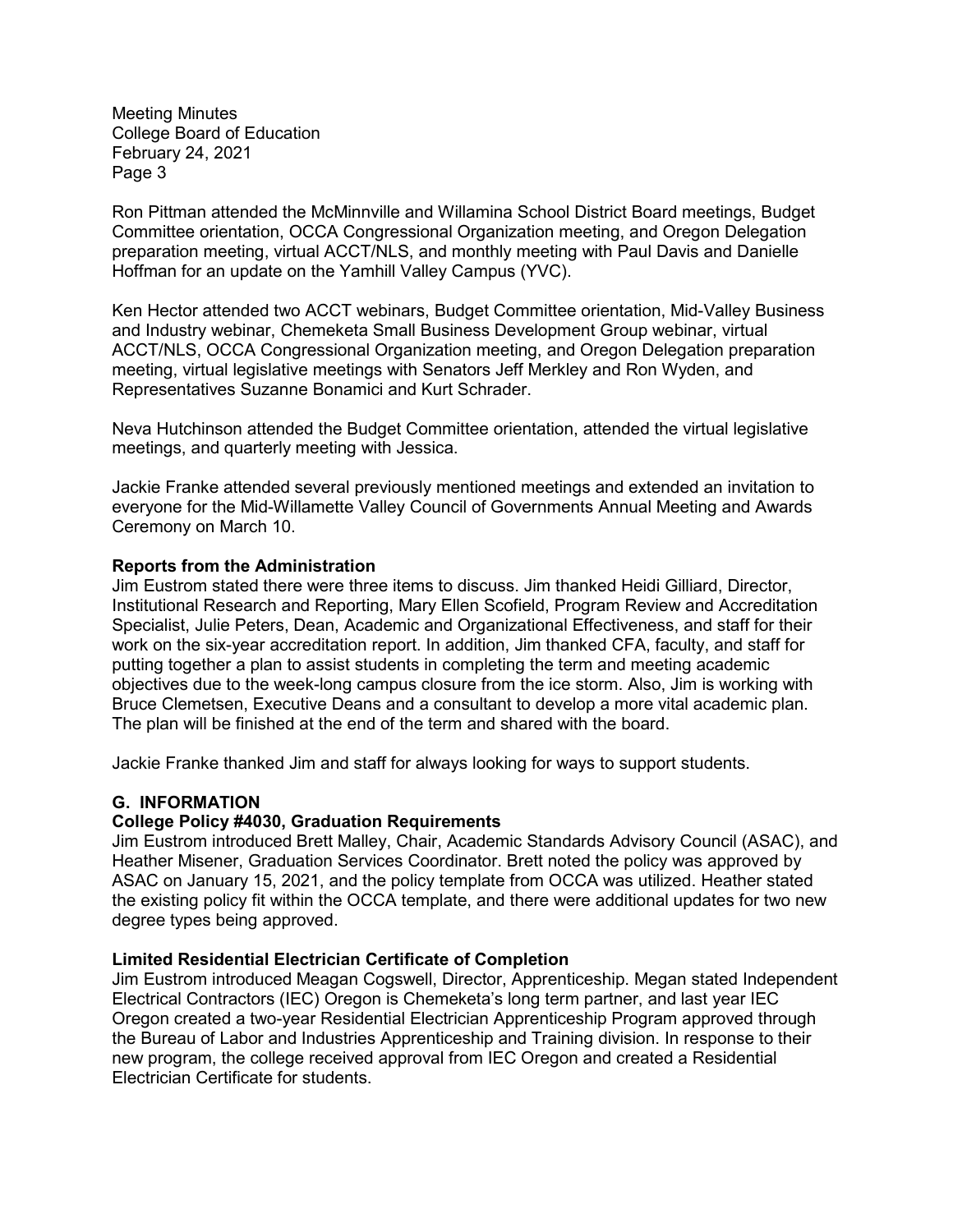### **H. STANDARD REPORTS**

#### **Personnel Report**

David Hallett said the report stands as written.

#### **Budget Status Report**

Miriam Scharer referred to the Statement of Resources and Expenditures and noted the report included an additional payment from the state since last month, tuition and fees were inclusive of winter term, and property tax revenue, possibly due to a timing issue, is slightly less than last year. The Budget Status report reflects personnel expenditures are down five percent compared to last year. On the Status of Investments, the interest rate remains the same; however, some January investments have a higher interest rate than the short-term fund, and a couple have a significantly lower rate depending on what is available at that time.

#### **Capital Projects Report**

Rory Alvarez said the report stands as written and thanked the Facilities, Maintenance and Ground staff, Public Safety, and John McIlvain for the great job and team effort after the ice storm. Rory mentioned a grant was received for the solar on the Ag Complex. This will be the first net zero building on campus when completed.

### **Chemeketa Cooperative Regional Library Service (CCRLS) Report**

Bruce Clemetsen introduced Doug Yancey, Interim Director, Chemeketa Cooperative Regional Library Service, and thanked him for serving as interim and doing his regular job at the same time. Doug said the report stands as written. Jackie Franke asked if the position would be filled by April. Doug said due to the ice storm the timeline has been pushed out to May 1.

#### **Student Success Data Points**

Heidi Gilliard, Director, Institutional Research and Reporting, used a PowerPoint to share information on student success metrics in the form of early momentum metrics (EMMs). The Community College Research Center came up with 10 leading indicators that predict students' success in subsequent terms. These measures are utilized by community colleges across the nation to evaluate the effectiveness of college-wide initiatives. The Oregon Student Success Center tracks the information across all Oregon community colleges participating in Guided Pathways. The Chemeketa cohort being evaluated by the ten EMMs, consists of first-time college students enrolled fall term 2019. During the presentation, Heidi shared data for fall 2019 on five metrics consisting of credit momentum, gateway momentum - completing math or English in first year, persistence, and college credit completion as a trend from fall 2010 to fall 2019. The board members asked a variety of clarifying questions on the data presented and thanked Heidi for the important and informative presentation.

#### **Chemeketa Community College COVID-19 Health and Safety Operational Plan**

John McIlvain, Emergency and Risk Manager, stated there were no changes to the plan, and it is available for viewing on the public website. John continues to monitor the Oregon Occupational Health and Safety Administration's (OSHA) current efforts to extend most of the provisions from the temporary rule to a permanent rule addressing the COVID-19 public health emergency in all Oregon workplaces. The board will be informed of any changes.

#### **Recognition Report**

Jessica Howard acknowledged all the employees in the written report.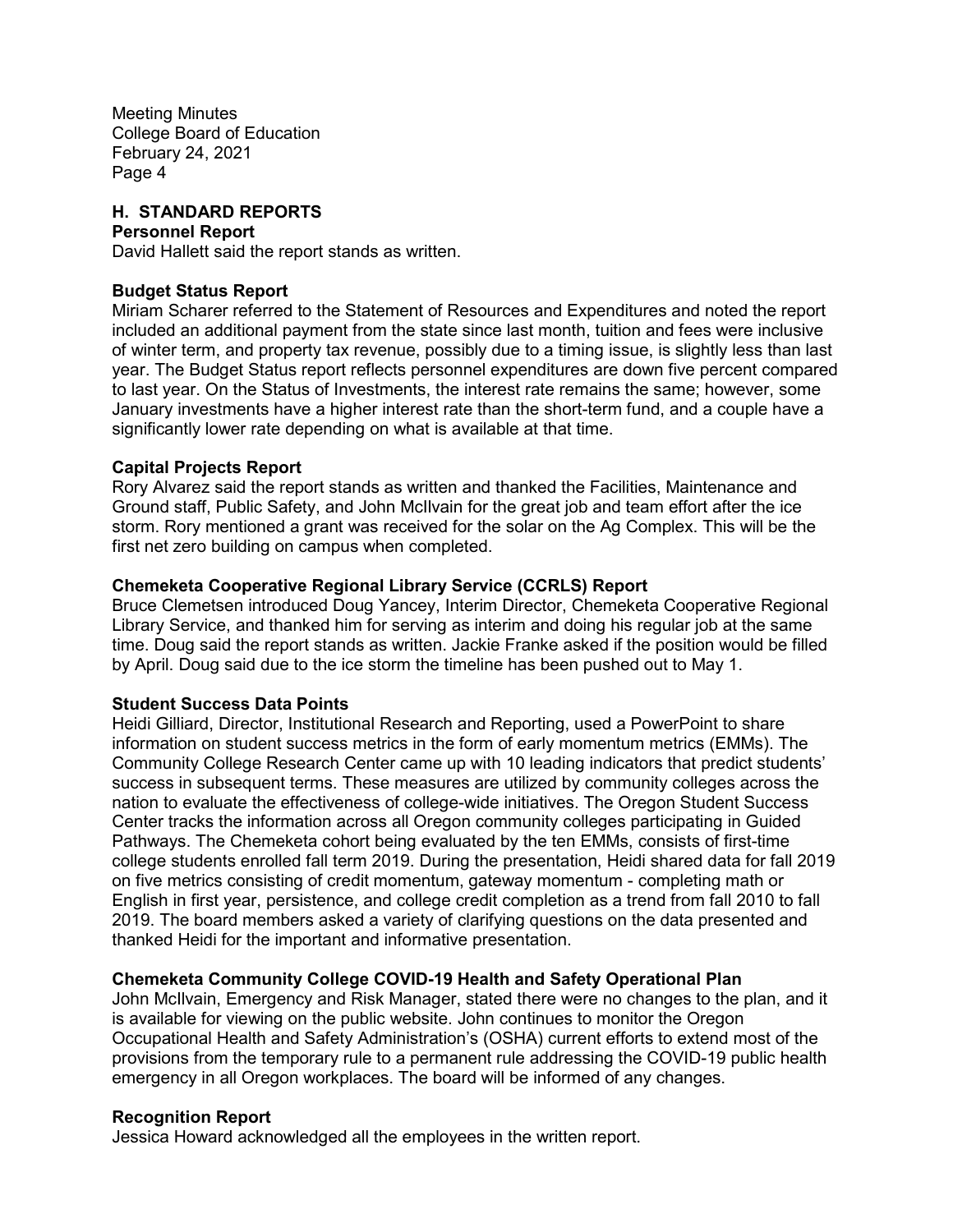### **President's Report**

Jessica Howard said the report stands as written and highlighted a few items. February is Career Technical Education (CTE) month and Oregon Community College Association (OCCA) promoted CTE through virtual Workforce Wednesdays for interested legislators. Chemeketa's Wine Studies program was showcased on February 24. The OCCA Board and a Diversity, Equity and Inclusion (DEI) Workgroup have been focused since last summer to develop and advance a DEI Statement and Call to Action. A new DEI standing committee has been formed, and Jessica was appointed to the committee. Community Colleges and Workforce Development (CCWD) and Higher Education Coordinating Commission (HECC) helped renegotiate a way forward with the Department of Corrections (DOC) contract to the six community colleges, including Chemeketa.

### **I. SEPARATE ACTION (continued)**

## **Approval of Proposed Student Tuition for 2021–2022**

Miriam Scharer reported last month the initial proposal was made for an increase in the 2021- 2022 tuition and universal fee rates as follows:

- Tuition increase of \$2 per credit, and universal fee of \$4 per credit if funding for Chemeketa is less than \$700 million.
- Tuition increase of \$1 per credit, and universal fee of \$3 per credit if funding for Chemeketa is more than \$700 million.
- Increase of \$180 a year (\$60 per term) or \$270 a year (\$90 per term) based on 45 credits.
- Out-of-state and international tuition rates would increase at identical rates.
- Universal fee would include an allocation of \$0.70 per credit to the Student Initiated Fee (SIF). This inclusion of the SIF would be effective with the rate increase in summer term.
- No universal fee increase for non-credit courses.
- No differential fee increase.

The college is committed to utilizing the U.S. Department of Education's allocation of CARES II funding to help students financially during this challenging time. These funds are awarded to the college as a restricted grant that cannot be used to supplant or replace tuition and fee revenue which are considered operational revenues. The intent is to maintain the structure of the tuition and fee guidelines for the next academic year while utilizing Coronavirus Response and Relief Supplemental Appropriations Act (CRRSA) funds to help students within the restrictions of the grant.

Student tuition forums were held on February 9, and February 11, to share the proposed tuition and fee increase. Approximately twelve students, Ed Dodson, and several administrators were in attendance. Antonio Martinez reported students were concerned about the increased cost and effect on financial aid. Ryan West, Director of Financial Aid and Veteran Services, answered the financial aid questions.

Ken Hector moved and Betsy Earls seconded a motion to approve the proposed student tuition and fees for 2021-2022 as presented effective summer term 2021.

The motion CARRIED.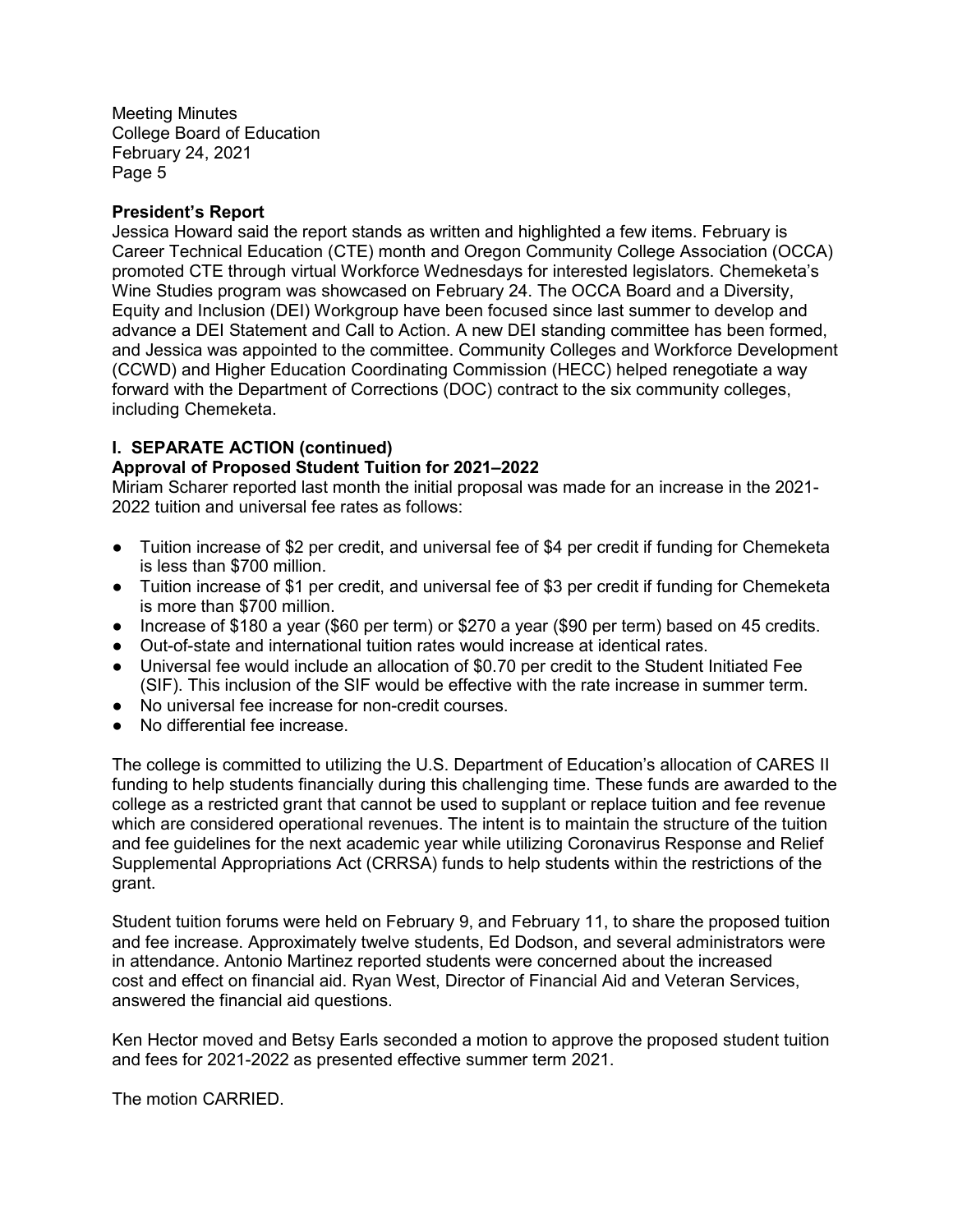# **J. ACTION**

Ken Hector removed item No. 2, Approval of Revised 2021–2022 Proposed Budget Calendar and Resolution No. 20-21-10, Setting Budget Committee Meeting Dates, from the consent calendar for separate consideration.

Betsy Earls moved and Ken Hector seconded a motion to approve action item Nos. 1, 3, 4.

- 1. Approval of Resolution No. 20-21-09, Proclamation of February 1–28, 2021 as Career and Technical Education Month [20-21-130]
- 2. Approval of Revised 2021–2022 Proposed Budget Calendar and Resolution No. 20-21-10, Setting Budget Committee Meeting Dates [20-21-131]
- 3. Approval of College Policy #5120–Residence [20-21-132]
- 4. Approval of Suspension of Interactive Media [20-21-133]

The motion CARRIED.

### **Approval of Revised 2021–2022 Proposed Budget Calendar and Resolution No. 20-21-10, Setting Budget Committee Meeting Dates**

Miriam Scharer stated the budget calendar dates presented last month were incorrect, and the dates for the Budget Committee meetings are April 14, April 21, and April 28 (optional).

Ken Hector moved and Neva Hutchinson seconded a motion to approve Revised 2021–2022 Proposed Budget Calendar and Resolution No. 20-21-10, Setting Budget Committee Meeting Dates.

## **K. APPENDICES**

College mission, vision, core themes, and values; campus and district maps.

#### **L. FUTURE AGENDA ITEMS**

None were heard.

#### **M. BOARD OPERATIONS**

None were heard.

## **K. APPENDICES**

College mission, vision, core themes, and values; campus and district maps.

#### **L. FUTURE AGENDA ITEMS**

None were heard.

### **M. BOARD OPERATIONS**

None were heard.